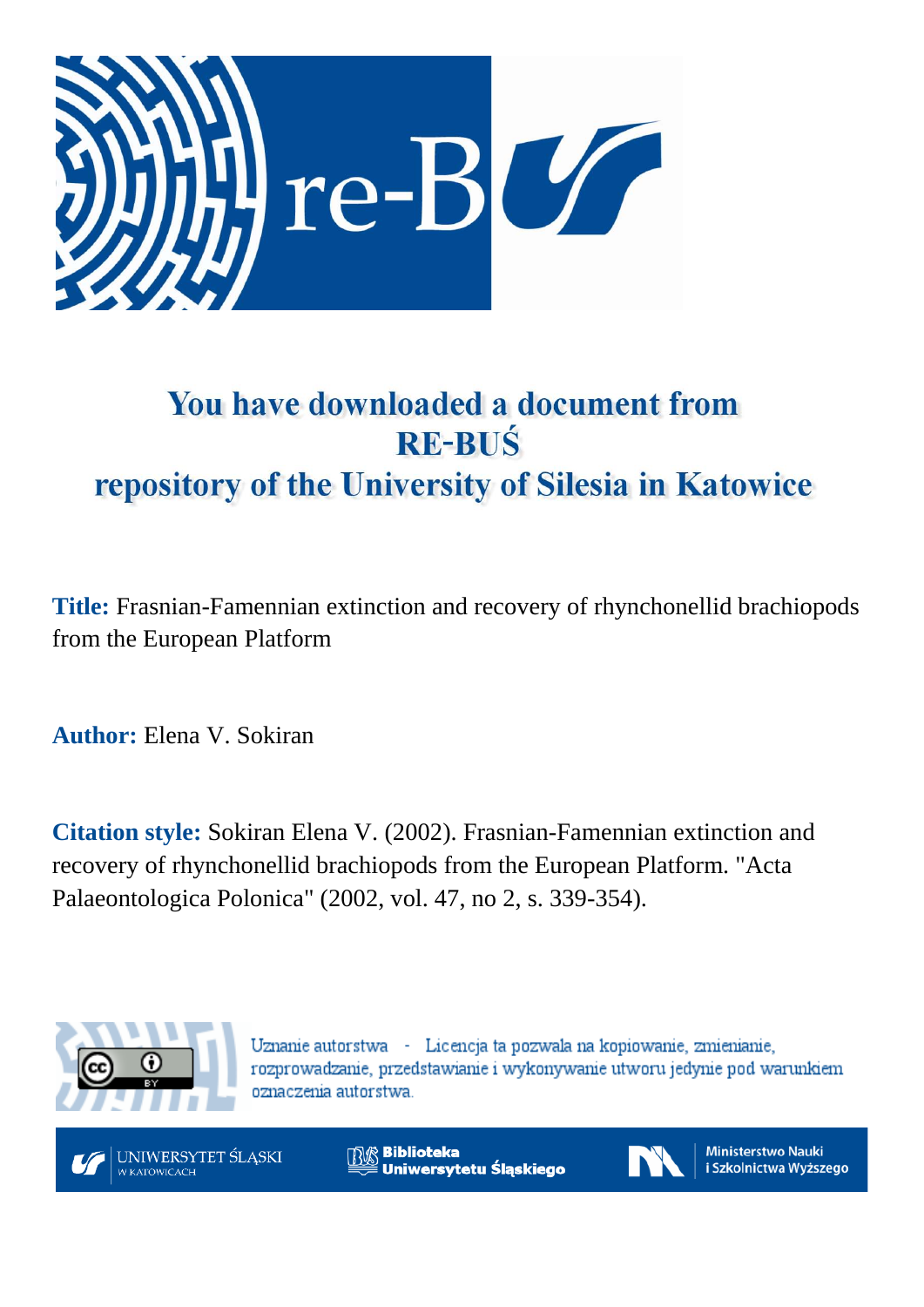# Frasnian–Famennian extinction and recovery of rhynchonellid brachiopods from the East European Platform

### ELENA V. SOKIRAN



Elena V. Sokiran. 2002. Frasnian–Famennian extinction and recovery of rhynchonellid brachiopods from the East Euro− pean Platform. *Acta Palaeontologica Polonica* 47 (2): 339–354.

In contrast to dramatic losses of the Atrypida and Pentamerida at the Frasnian–Famennian boundary, the Rhynchonellida demonstrated relatively high rate of survival, and recolonized vacated benthic ecospace after the F–F extinction events. The Late Devonian evolution of rhynchonellid faunas from the East European Platform shows three distinctive periods of their mass appearance. High abundance of rhynchonellids is characteristic for early–middle Frasnian (*Palmatolepis transitans–Pa. punctata* zones) and early Famennian (*Pa. crepida* Zone). Invasion of taxonomically diverse and rich rhynchonellid faunas usually corresponds to the major transgressive episodes, whereas decline coincides with regressive conditions of the basin. Rhynchonellid assemblages were replaced in the late Frasnian (Late *Pa. hassi–Pa. linguiformis* zones) by theodossiid− and cyrtospiriferid− dominated assemblages, which occupied habitats in newly expanding marine environments. The extinction of theodossiids at the end of the Frasnian and the next transgressive episode possibly stimu− lated an expansion of rhynchonellids. The early Frasnian species *Ripidiorhynchus livonicus* (Buch, 1834), and the early Famennian *R. huotinus* (Verneuil, 1845) and *R. griasicus* (Nalivkin, 1934) are revised. Early Famennian species *Paromoeopygma koscharica* (Nalivkin, 1934) from the central region is redescribed. *Ripidiorhynchus chencinensis* sp. nov. from the latest Givetian of Poland, as well as *Globulirhynchia minima* sp. nov. from the late Frasnian of the central region of the Russia, are described.

Key words: Brachiopoda, Rhynchonellida, sea−level changes, extinction, Frasnian, Famennian, East European Platform, Russia.

*Elena Sokiran [sokiran@ultra.cto.us.edu.pl], Wydział Nauk o Ziemi, Uniwersytet Śląski, ul. Będzińska 60, PL−41−200 Sosnowiec, Poland.*

## Introduction

The Rhynchonellida were an abundant shelly benthic group during the Late Devonian, but like other brachiopods, they were affected by the Frasnian–Famennian (F–F) mass extinc− tions (McGhee 1996). These brachiopods were richly repre− sented in the Frasnian deeper water, hypoxic habitats (see Racki et al. 1993a; Sartenaer et al. 1998), and this biofacies was the least affected during the F–F biotic crisis than were reef−dwelling brachiopods (e.g., Racki 1998).

The aim of this paper is a revision of Frasnian to early Famennian Trigonirhynchiidae and Pugnacidae from the central and northwestern parts of the East European Plat− form. These brachiopods were pioneer colonizers of inner shelf environments (Sorokin 1978) that survived the F–F bio−crises. In addition, a late Givetian trigonirhynchiid spe− cies from the Holy Cross Mountains (Central Poland) are de− scribed. The regional diversity dynamics of rhynchonellids are reviewed in the context of sea−level fluctuations.

*Institutional abbreviations*.—CNIGR, Chernyshev's Mu− seum in St. Petersburg, Russia; GIUS, Department of Earth Sciences, Silesian University in Sosnowiec, Poland.

*Other abbreviations*.—EEP, East European Platform; T–R, transgressive (T)–regressive (R) cycle.

## Regional history of rhynchonellid dynamics

The Frasnian–early Famennian history of Rhynchonellida on the East European Platform reveals three distinct periods of mass appearance and diversification: in the early Frasnian, middle Frasnian and early Famennian. These periods coin− cide with the major transgressive episodes (see Alekseev et al. 1996), and disappearance of rhynchonellid communities was forced by reduction of basin area with normal marine sa− linity (Tikhomirov 1967; Rodionova et al. 1995). Thus, it is evident that a correlation exists between the sea−level fluctu− ations and rhynchonellid diversity (Fig. 1).

During the early and middle Frasnian rhynchonellids are common in the northwestern and central regions of the plat− form. They are represented by Trigonirhynchiidae (*Cupula− rostrum*, *Ripidiorhynchus*), Hypothyridinidae (*Hypothyri− dina, Uchtella*), Ladogiidae (*Comiotoechia*, *Ladogia*), Leio−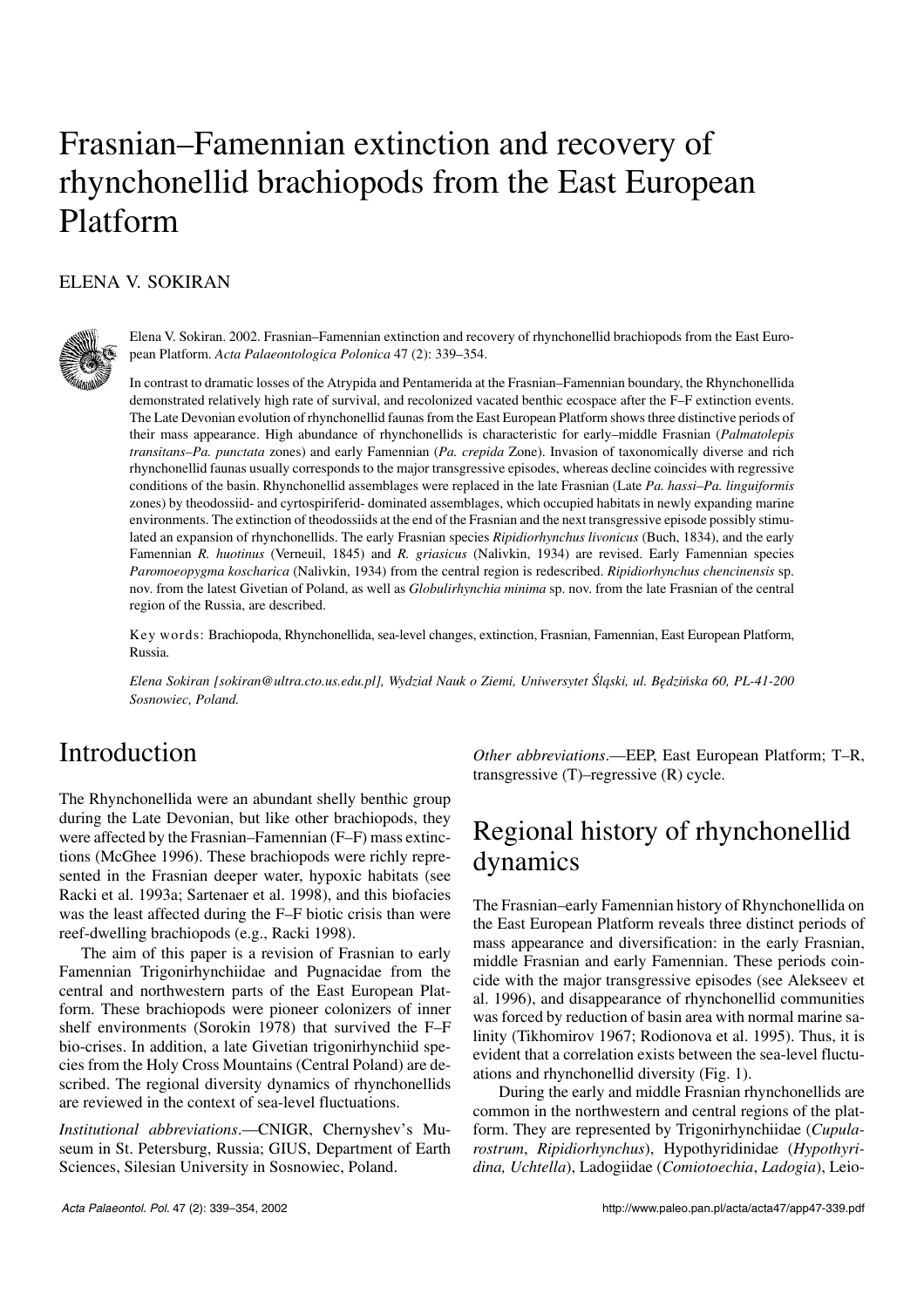

Fig. 1. Diversity dynamics of the Late Devonian rhynchonellids in the East European Platform (EEP). Three radiation levels of the Late Devonian rhynchonellids are marked as dotted areas. Devonian sea−level curve (after Johnson et al. 1985) and curve of relative Devonian sea−level changes in Mos− cow Syneclise (after Alekseev et al. 1996). The Standard Conodont Zonation by Klapper and Ziegler 1979, Ziegler and Sandberg 1990 and Conodont Zonation for Devonian of the East European Platform (EEP) proposed by Aristov 1988.

rhynchidae ("*Leiorhynchus*", *Canavirila*, *Stenometoporhyn− chus*, *Tomestenoporhynchus*), and Pugnacidae ("*Pugnax*") (Fig. 2).

Wide dispersal of rhynchonellids at that time coincided with two Late Devonian marine transgressions and expanded carbonate sedimentation. Facies changes can be correlated with transgressive (T)–regressive (R) cycles IIb–IIc of Johnson et al. (1985). The early Frasnian (*Palmatolepis transitans* Zone) immigration of *Ripidiorhynchus* in northwestern re− gion of the platform coincides with a transgressive episode correlated with T–R cycle IIb (see Alekseev et al. 1996; II b/c subcycle of Racki 1993a: 157). Normal salinity dominated almost the entire platform, inducing mixed carbonate−clastic deposition and rich and diverse benthic life.

A second rhynchonellid diversification in central regions of the shelf took place during the middle Frasnian (*Pa. punctata* Zone). Abundant *Stenometoporhynchus* and *Tome− stenoporhynchus* are characteristic of the Semiluki Horizon (Fig. 2). This interval corresponds to the next marine flood− ing event correlated with the onset T–R cycle IIc *sensu* John− son et al. (1985). However, a short−term regression at begin− ning of the late Frasnian (Late *Pa. hassi–Pa. jamiae* zonal in− terval) was probably the main reason for significant ecosys− tem change.

After the regressive event, there is evidence of uplift of the Voronezh Anteclise (central region of the East European Plat− form; Alekseev et al. 1996). Consequently most rhynchonellids disappeared, and only rare pugnacids are known from the central region (Ljashenko 1959). However, the Leiorhyn− chidae (*Calvinaria*, *Caryorhynchus*) and coral−brachiopod limestone facies (Samsonovo and Alatyr suites) with *Hypo− thyridina* characterize the late Frasnian open marine facies in the eastern region (Rzhonsnitskaya 1988). Three transgressive pulses are recorded in the Early *Pa. rhenana* Zone (Alekseev et al. 1996). This interval is characterized in the central region by beginning of theodossiid expansion which together with cyrtospiriferids were dominant elements of late Frasnian shal− low−water brachiopod communities on the East European shelf. Conversely, rhynchonellid faunas collapsed. Only rare representatives of "*Pugnax*" and *Globulirhynchia* are known from this interval. It is possible that *Globulirhynchia* occurred also in the Volga Ural area at the same time ("*Pugnax*" *lum− matoniensis* sensu Novozhilova 1955). Shallow and coastal marine, mostly terrigenous sedimentary regimes developed over most of the platform whereas reefs were limited to the eastern periphery (Rzhonsnitskaya 1988).

The Frasnian–Famennian transition is characterized by a regression and platform emergence, causing common hiatus (Alekseev et al. 1996). At this time great turnovers took place among almost all fossil groups. Atrypids, pentamerids, spiri− ferids such as *Theodossia,* and many other brachiopod genera completely disappeared, and a great majority of corals and tentaculitids became extinct (Rzhonsnitskaya 1988; Rzhons− nitskaya et al. 1998). The lower boundary of the Famennian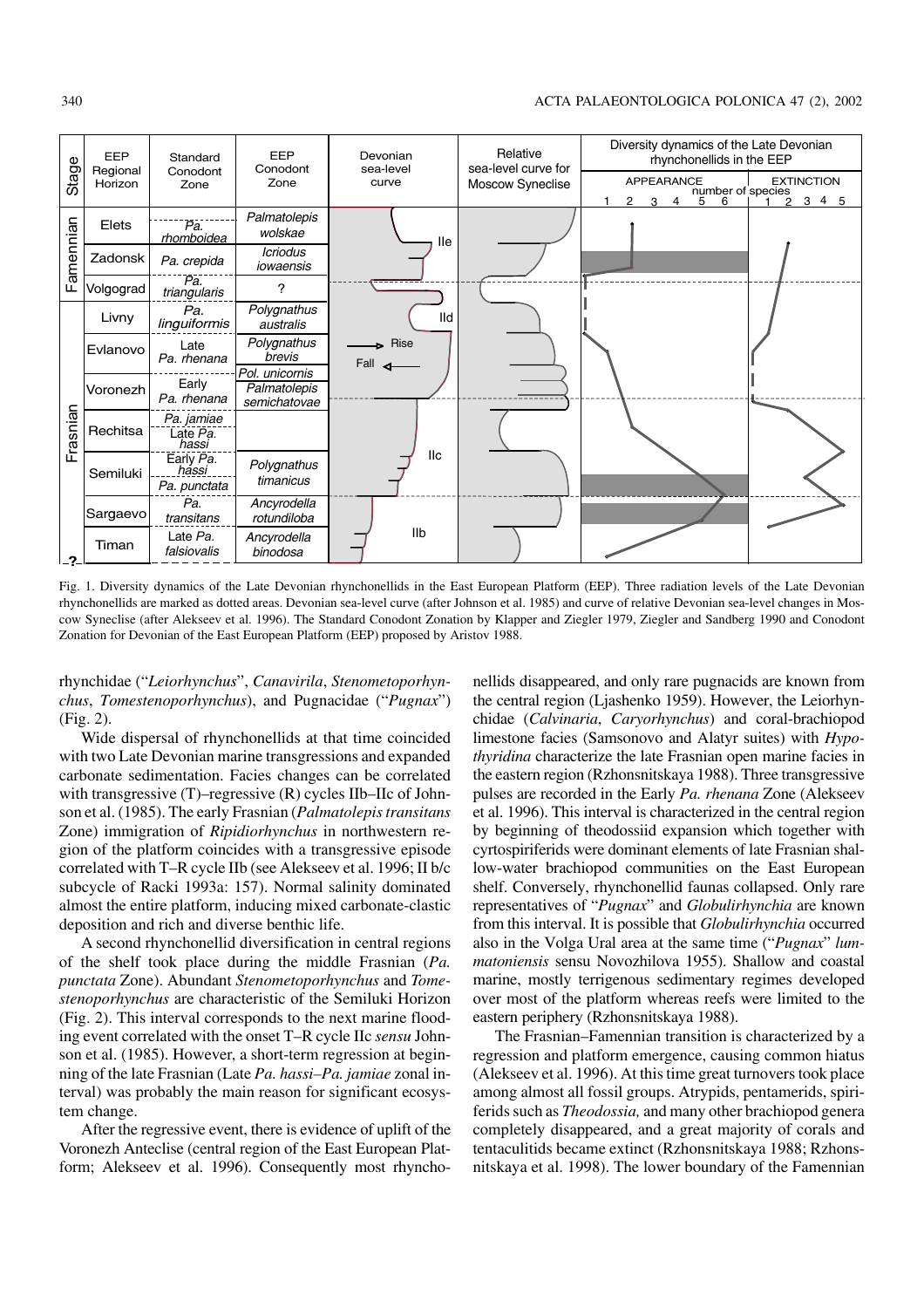

Fig. 2. Rhynchonellid distribution in Frasnian–lower Famennian of the central and northwestern region of the East European Platform. 1, Trigonirhynchi− idae; 2, Hypothyridinidae; 3, Pugnacidae; 4, Ladogiidae; 5, Leiorhynchidae.

on the East European Platform is drawn at the base of the Volgograd Horizon stage (*Pa. triangularis* Zone), but in the central region a hiatus coincides with the F–F passage (Alekseev et al. 1996). Shallow−marine normal salinity basin was re−established in late early Famennian times, simulta− neously with a transgression culminating during the *Pa. rhomboidea* Zone (Elets Horizon, Alekseev et al. 1996). In the central region of the platform, *Ripidiorhynchus* again be− came the most abundant brachiopod in a community includ− ing many cyrtospiriferids, athyridids, and rare pugnacids, such as *Paromoeopygma*.

Low diversity, but abundant rhynchonellid faunas occur in succeeding levels, correlated with the *Pa. crepida* (Zadonsk Horizon) and *Pa. rhomboidea* zones (Elets Hori− zon). In the Zadonsk Horizon rhynchonellids were mainly represented by numerous *Ripidiorhynchus huotinus* (Ver− neuil, 1845), which formed dense clusters with cyrto− spiriferids, productids, and occasionally pugnacids such as *Paromoeopygma koscharica* (Nalivkin, 1934). During the Elets time *Ripidiorhynchus griasicus* (Nalivkin, 1934) is a widespread with cyrtospirferids, athyrids and rare pugnacids formed dense clusters. On the East European Platform, the early Famennian is almost everywhere represented by shal− low marine carbonate facies, especially in the central and western regions, whereas deeper marly facies are restricted to the Volga–Ural area (Rzhonsnitskaya 1988).

Changes in the composition of rhynchonellid communi− ties during the Late Devonian on the East European Platform is perhaps best explained by eustatic factors, which con− trolled the diversity and abundance of benthos. However, the decrease of rhynchonellids during the late Frasnian coincides with the environmental expansion of theodossiids and cyrtospiriferids, which became the main colonizers of the shallow water environments. The theodossiid extinction at the end of the Frasnian, and subsequent resumption of plat− form deposition associated a major early Famennian marine transgression of T–R cycle IIe, possibly provided new im− pulses for rediversification of rhynchonellid faunas. These environmental trends are quite different from the patterns re− ported by McGhee (1992) from the New York area, where sea−level rises were tied to expansion of anoxia and destruc− tion of benthic life. It is clear that anoxic Kellwasser facies are not evidenced in the shallow water deposits of the central regions of the East European Platform.

## Terminology

According to the official definition in the Russian Strati− graphic Code (Zhamoida 1992: 32), horizons, local zones and beds with geographic names are taxonomical units of regional stratigraphic subdivision. Horizon is a main unit at the regional scale, and according to the Code this is a chronostratigraphic unit with isochronous boundaries corresponding to a single or several biostratigraphic zones. Beds with geographic names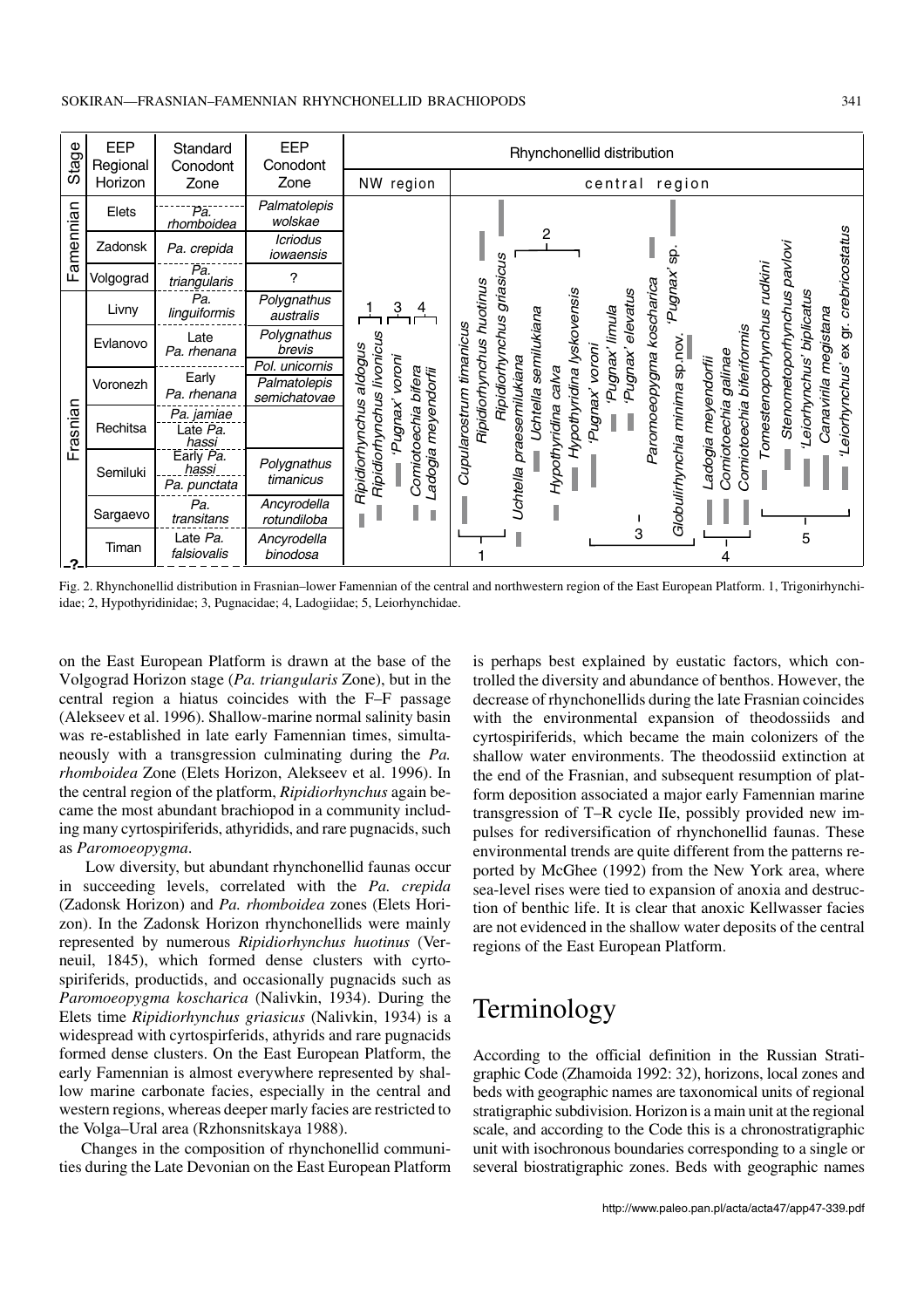

Fig. 3. Location of the regions and sections studied.

are lithostratigraphic or biostratigraphic units of lower rank than horizon or subhorizon.

## Stratigraphic setting of rhynchonellid−bearing sequences of the East European Platform

**North−western region (Main Devonian Field)** (Fig. 3A).— Frasnian shallow−water sequences in this part of the platform are characterized by a mixture of carbonate and terrigenous sediments that contain abundant but taxonomically sparse benthic faunas (brachiopods, bivalves, gastropods, corals, and stromatoporoids).

The lower Frasnian deposits are represented by Sneto− gorsk, Pskov, Chudovo, and Dubnik Beds (Bekker 1924; Hecker 1933; Obrutchev 1933) that are correlated with Sar− gaevo Horizon (Fig. 4). These strata are correlated with the *Pa. transitans* Zone (= Lower *Polygnathus asymmetricus* Subzone; Rzhonsnitskaya 1988; Ovnatanova and Kononova 1999; Ziegler, Ovnatanova and Kononova 2000). Among rhynchonellids, representatives of *Ripidiorhynchus*, i.e. *R. aldogus* (Nalivkin, 1941) and *R. livonicus* (Buch, 1834), occur in the Pskov, Chudovo, and Dubnik Beds. *Ladogia meyendorfii* Verneuil, 1845, occurs only in the Pskov Beds, and *Comiotoechia bifera* (Phillips, 1841) is limited to the Chudovo Beds. Species of *Ripidiorhynchus* occur in dolomitized limestones, limestones and mainly marly lime− stones (Fig. 4). The overall thickness of these beds varies from 16 to 69 m (Sorokin 1978).

Pugnacids ("*Pugnax*" *voroni* Nalivkin, 1930) first appear, in deposits of the Semiluki Horizon, corresponding to the *Pa. punctata*–Early *Pa. hassi* (= Middle–Upper *Polygnathus asymmetricus* subzones, Ovnatanova and Kononova 1999) zonal interval. These deposits were distinguished by Hecker (1933, 1964) and Obrutchev (1933) as the Porchov, Svinord, Ilmen, and Buregi beds, and include shallow−water carbonate and terrigenous sediments with numerous brachiopods (mostly cyrtospiriferids), gastropods and stromatoporoids. "*Pugnax*" *voroni* is a comparatively rare rhynchonellid species of the Main Devonian Field, which sporadically occurs in the Svinord Beds. The thickness of these deposits varies from 5 to 58 m (Sorokin 1978).

In late Frasnian and early Famennian strata brachiopods are rare and rhynchonellids are absent in the regions.

**Central regions (Central Devonian Field)** (Fig. 3A).—The early Frasnian–early Famennian shallow−water sequences of the central region include open−marine carbonate and terri− genous sediments. The early Frasnian Sargaevo Horizon is known mainly from boreholes and characterized by fossili− ferous limestones, dolomitized limestones, calcareous shales, and clays. The limestones contain bivalves, gastro− pods, ostracods, corals, and crinoids (Rodionova et al. 1995).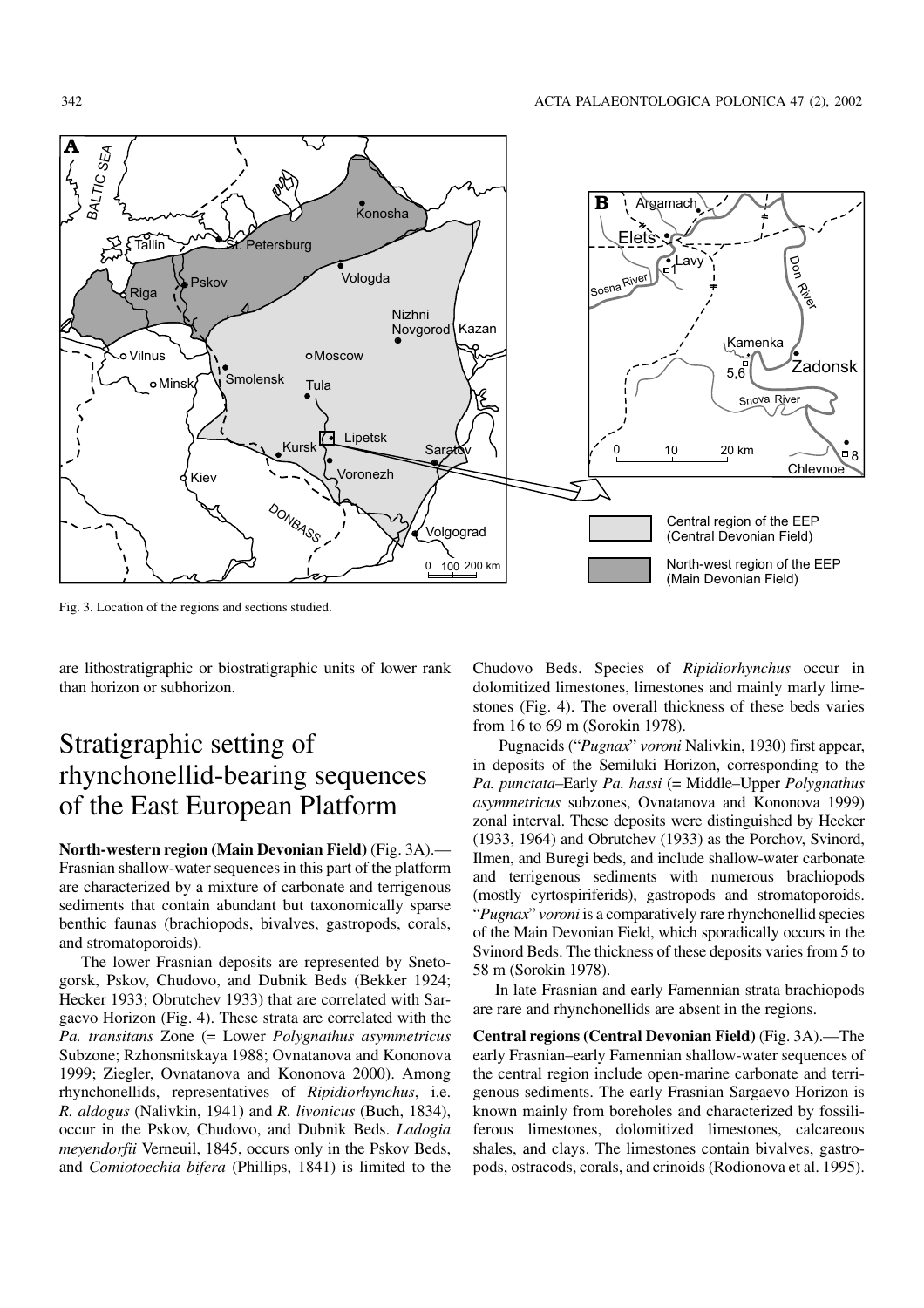

Fig. 4. Distribution of *Ripidiorhynchus* in the early Frasnian of the Main Devonian Field (northwestern region) (Nalivkin's species of *Camarotoechia*). For the legend see Fig. 5.

Rhynchonellid species such as *Ladogia meyendorfii*, *Cupularostrum timanicus,* and *Comiotoechia galinae* are abundant and associated with atrypids (*Pseudoatrypa velikaja, Iowatrypa timanica*) and spiriferids (*Eleuthero− komma novosibirica*, *Elita fimbriata*). Strata of the middle Frasnian Semiluki Horizon (*Pa. punctata* Zone) are up to 60 m thick (Rodionova et al. 1995), and overlay deposits of the Sargaevo Horizon. Deposits of the Semiluki Horizon are composed mainly of limestones and marly limestones with brachiopods, bivalves, gastropods, and crinoids. At the same time, on the eastern periphery of the platform the so−called "Domanik" facies developed, characterised by deep−water bituminous–siliceous deposits. The lower part of the Semi− luki Horizon is rich in *Tomestenoporhynchus rudkini* (Lja− schenko, 1959) whereas in the upper part *Stenometoporhyn− chus pavlovi* (Nalivkin, 1930) with "*Pugnax*" *voroni* Naliv− kin, 1930 are most characteristic. According to Ljaschenko (1959), pugnacids also occur in the Rechitsa Horizon (Late *Pa. hassi–Pa. jamiae* conodont zones), e.g., "*Pugnax*" *eleva− tus* Ljashenko, 1959 and "*Pugnax*" *limula* Ljashenko, 1959. The Rechitsa Horizon attains 40 m (Rodionova et al. 1995), and is marked by sandstones and claystones, replaced to the north by carbonates. This unit is most completely represented in Volga–Urals area, where it includes open marine deposits with goniatites (Rzhonsnitskaya 1988).

The late Frasnian Evlanovo and Livny Horizons are com− posed of shallow water calcareous deposits. Rhynchonellids are represented there only by *Globulirhynchia minima*, re−

stricted to the Evlanovo Horizon (Fig. 5A). According to Aristov (1988), unit contain *Polygnathus australis* (*sensu* Aristov 1988), correlated with the Late *Pa. rhenana* Zone. The Evlanovo Horizon is 80 m thick (Rodionova et al. 1995), and is represented by alternating limestones, marly lime− stones, claystones and marls. Fossils include diverse brachio− pods (mainly *Theodossia* and *Cyrtospirifer*), gastropods, corals, bryozoans, and algae. In the overlying Livny Horizon, rhynchonellids are unknown, where numerous *Theodossia* and *Cyrtospirifer* dominate (Fig. 5B). Early Famennian strata are represented by open marine, carbonate–terri− geneous deposits with many brachiopods, bivalves, gastro− pods, and crinoids. The earliest Famennian sediments of Volgograd Horizon are absent in the central region. The lower part of the early Famennian (Zadonsk Horizon), up to 25 m thick (Rodionova et al. 1995), is very rich in *Ripidio− rhynchus* and *Cyrtospirifer* (Fig. 5C), associated with the pugnacid *Paromoeopygma koscharica* (Nalivkin, 1934). The horizon corresponds to the beds with *Icriodus iowaensis* (*sensu* Aristov 1988), that is correlated with the *Pa. crepida* Zone. The overlying Elets Horizon, up to 105 m thick (Rodionova et al. 1995), is represented mainly by limestones and dolomitized limestones. It is conformable with the Zadonsk Horizon. Brachiopods, ostracods, crinoids algae, and cephalopods are commonly present. This interval is dis− tinguished by the mass appearance of athyrids (Fig. 5D) with *Ripidiorhynchus griasicus* and rare "*Pugnax*" sp.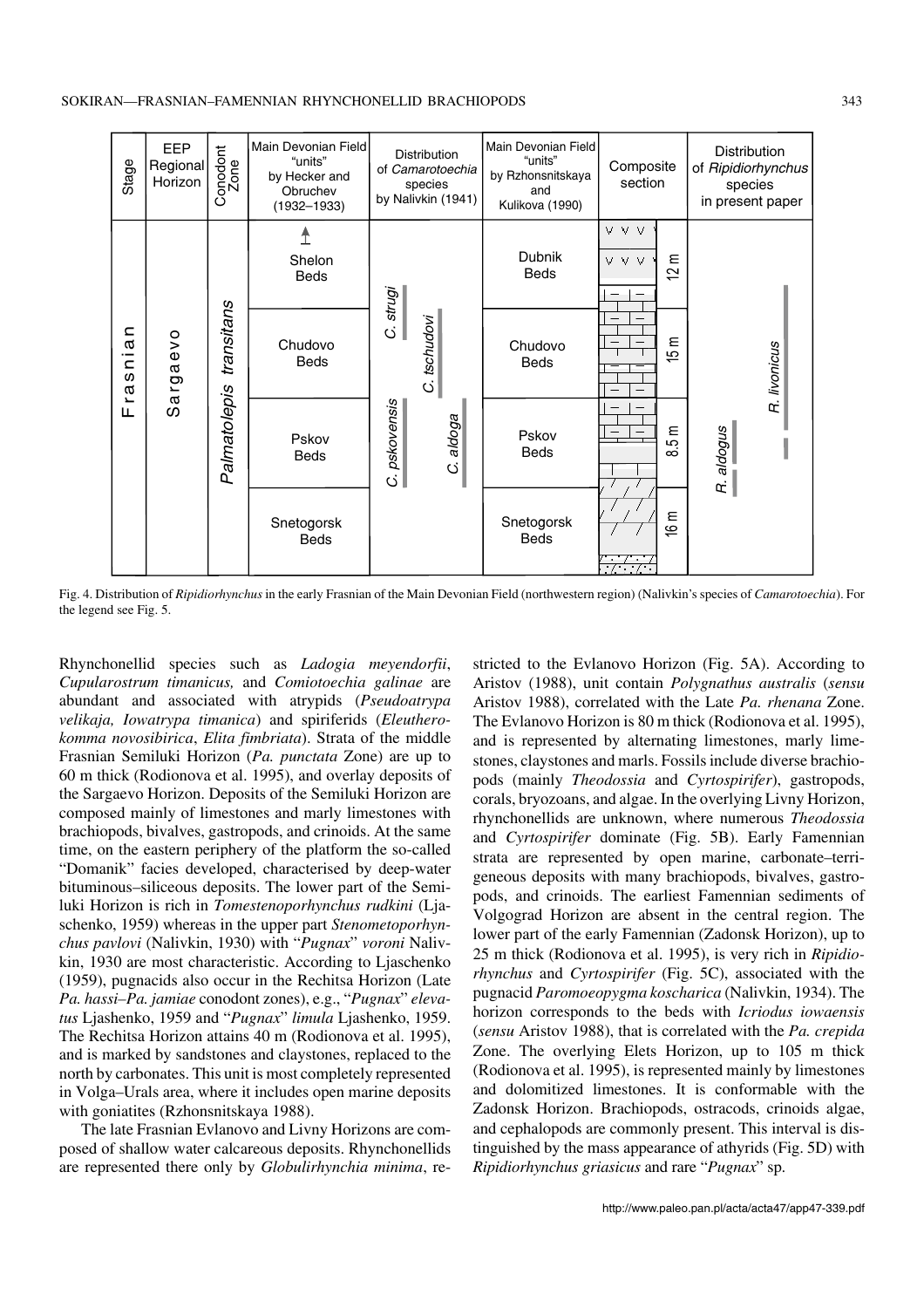

Fig. 5. **A**. Stratigraphic column of section 8 (see Fig. 3B); distribution of *Globulirhynchia minima* sp. nov. and other co−occurring brachiopods within the Evlanovo Horizon. **B**. Stratigraphical column of section 5 (see Fig. 3B); the uppermost part of the Frasnian, Livny Horizon. **C**. Stratigraphical column of section 6 (see Fig. 3B); appearance and distribution of *Ripidiorhynchus huotinus*(Verneuil, 1845) in Zadonsk Horizon. **D**. Stratigraphical column of section 1 (see Fig. 3B); distribution of *Ripidiorhynchus griasicus* (Nalivkin, 1934) in Elets horizon.

## Systematic paleontology

Family Trigonirhynchiidae Schmidt, 1965 Subfamily Ripidiorhynchinae Savage, 1996 Genus *Ripidiorhynchus* Sartenaer, 1966 *Ripidiorhynchus chencinensis* sp. nov.

Figs. 6A–H, 7.

*Rhynchonella letiensis* Gosselet; Sobolev 1909: 508, pl. 6: 25a, b.

- *Rhynchonella* aff. *R. ferquensis* Gosselet; Sobolev 1909: 508–509, pl. 6: 24a, b.
- *Ripidiorhynchus* aff*. R. pskovensis* Nalivkin; Racki 1993b: 302, pl. 3: A–C, E, J, K.

*Holotype*: GIUS 4−216/R−10; complete, well preserved shell, illustrated in Fig. 6A–D.

*Type locality*: Abandoned western quarry, Góra Zamkowa, Chęciny, Holly Cross Mountains, Poland.

*Type horizon*: Jaźwica Member (set A2; Racki 1993b: 96), late Givetian.

*Derivation of the name*: From the village of Chęciny, near the type locality.

*Diagnosis*.—Close to *R. livonicus* but differs in having me− dian rib in sulcus stronger and thinner dental plates internally.

*Material*.—Six complete and ten damaged shells, and eight incomplete valves.

*Description*.—Shell medium sized, up to 19 mm long and 21 mm wide, usually wider than long, dorsibiconvex, trans− versally elliptical in outline; cardinal margin curved, lateral margins rounded; anterior commissure uniplicate.

Ventral valve moderately convex, beak small, slightly incurved, sulcus well marked begins at posterior one−third of the valve length, anteriorly forming long trapezoidal tongue.

Dorsal valve deeper than ventral valve, with well−developed fold that begins at posterior one−third of the valve length.

Shell surface covered by simple ribs beginning from the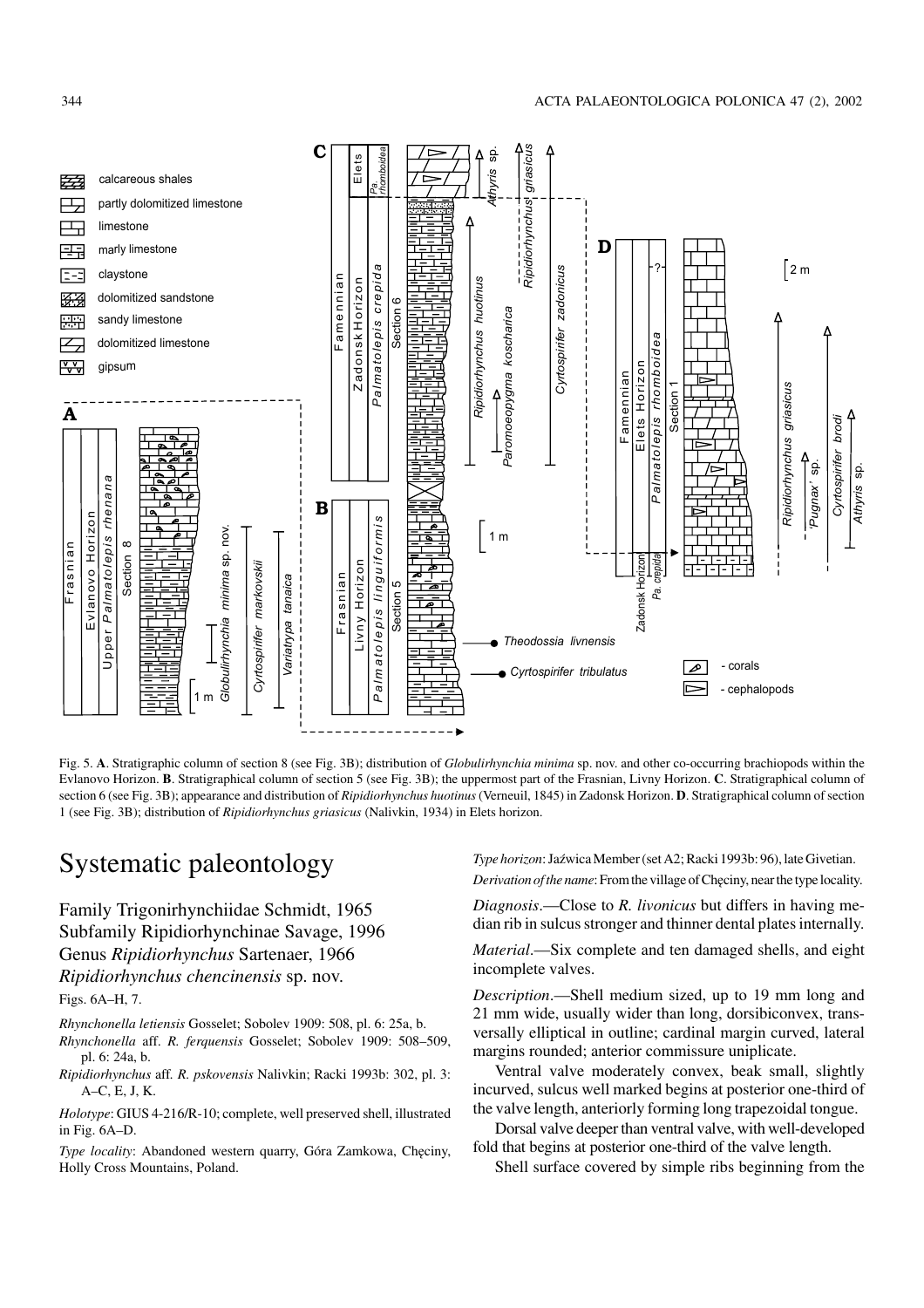

Fig. 6. *Ripidiorhynchus chencinensis* sp. nov. from the late Givetian of Po− land. **A**–**D**. Holotype, GIUS 4−216/R−10 in ventral, dorsal, lateral, and ante− rior views, × 1.5. **E**–**H**. Juvenile shell GIUS 4−216/R−10−1 in ventral, dor− sal, lateral, and anterior views, × 1.5. Jaźwica Mbr., Góra Zamkowa.

beaks; 3 ribs on sulcus, with one median rib usually stronger, and 4 ribs on fold, with the medial rib usually stronger; up to 8–9 lateral ribs on each valve flank. Most with smooth fold and sulcus slopes; occasionally, rare parietal rib present.

Ventral interior as for the genus (Fig. 7).

*Remarks*.—Racki (1993b: 302) described specimens from Góra Zamkowa and Stokówka as *R*. aff. *R. pskovensis* and noted that they are most similar to *R. pskovensis* from the early Frasnian of the Main Devonian Field. He suggested that the rhynchonellid from Poland might represent a new species that is described here. Although *R. chencinensis* sp. nov. pro− posed here is very close externally to *R. livonicus* (including *R. pskovensis* after revision) it differs from the latter in the usual absence of parietal ribs and development of a strong median rib in the sulcus opposed by two strong ribs on fold; *R. livonicus* has 2–5 equally developed median ribs and 2–3 parietal ribs.

*Occurrence*.—Latest Givetian (*Pa. falsiovalis* Zone) of the Holy Cross Mountains, Poland: Jaźwica Member at Góra Zamkowa and Stokówka.

#### *Ripidiorhynchus livonicus* (Buch, 1834) Figs. 8 E–P, 9.

*Terebratula livonica*; Buch 1834: 136, pl. 14: 5. *Camarotoechia pskovensis* sp. n.; Nalivkin 1941: 158, pl. 3: 1–4. *Camarotoechia tschudovi* sp. n.; Nalivkin 1941: 161, pl. 3: 5–6. *Camarotoechia strugi* sp. n.; Nalivkin 1941: 160, pl. 3: 7–10. *Ripidiorhynchus livonicus*; Sartenaer 1966: 7, pl. 1: 1–7.

*Emended diagnosis*.—*R. livonicus* is characterized by highly variable shell morphology expressed in different height and width of tongue, number of radial ribs, internally by varying deflection of crura. From similar *R. huotinus* differs by less convex ventral and dorsal valve, depper sulcus, which begins in the first half of the ventral valve and more long septum, while *R*. *huotinus* has shallower sulcus beginning in the sec− ond half of the ventral valve and short septum. Adult individ− uals of *R. livonicus* have a well defined and acute tongue, while adult individuals of *R. huotinus* have obtuse tongue and top of the fold near the anterior commisure, curved toward the ventral valve.

#### *Material*.— More than 80 specimens.

*Remarks*.—*Terebratula livonica* was described by Buch (1834) from the early Frasnian of the Main Devonian Field. Until 1960, however type material of the species was lost. In the 1930s, Hecker (1933) and Obruchev (1933) lithostrati− graphically subdivided the Frasnian strata of the Main Devo− nian Field. A few years later Nalivkin (1941) described four new species of *Camarotoechia* from Hecker's and Obruchev's units: *C. aldoga, C. pskovensis, C. tschudovi*, and *C. strugi* (Fig. 4). He included these species in the *livonica* group, and consequently *C. livonica* sensu stricto was abandoned. In 1960 Sartenaer, however, found the type material of *T. livo− nica* in the Institut für Paläontologie und Museum der math.−



Fig. 7. Transverse serial sections of *Ripidiorhynchus chencinensis* sp. nov. from the Givetian, Jaźwica Mbr., Góra Zamkowa, Poland. Numbers refer to dis− tances in mm from the top of the ventral umbo. **A**. GIUS 4−216/R−10−2. **B**. Longitudinal section of GIUS 4−216/R−10−3.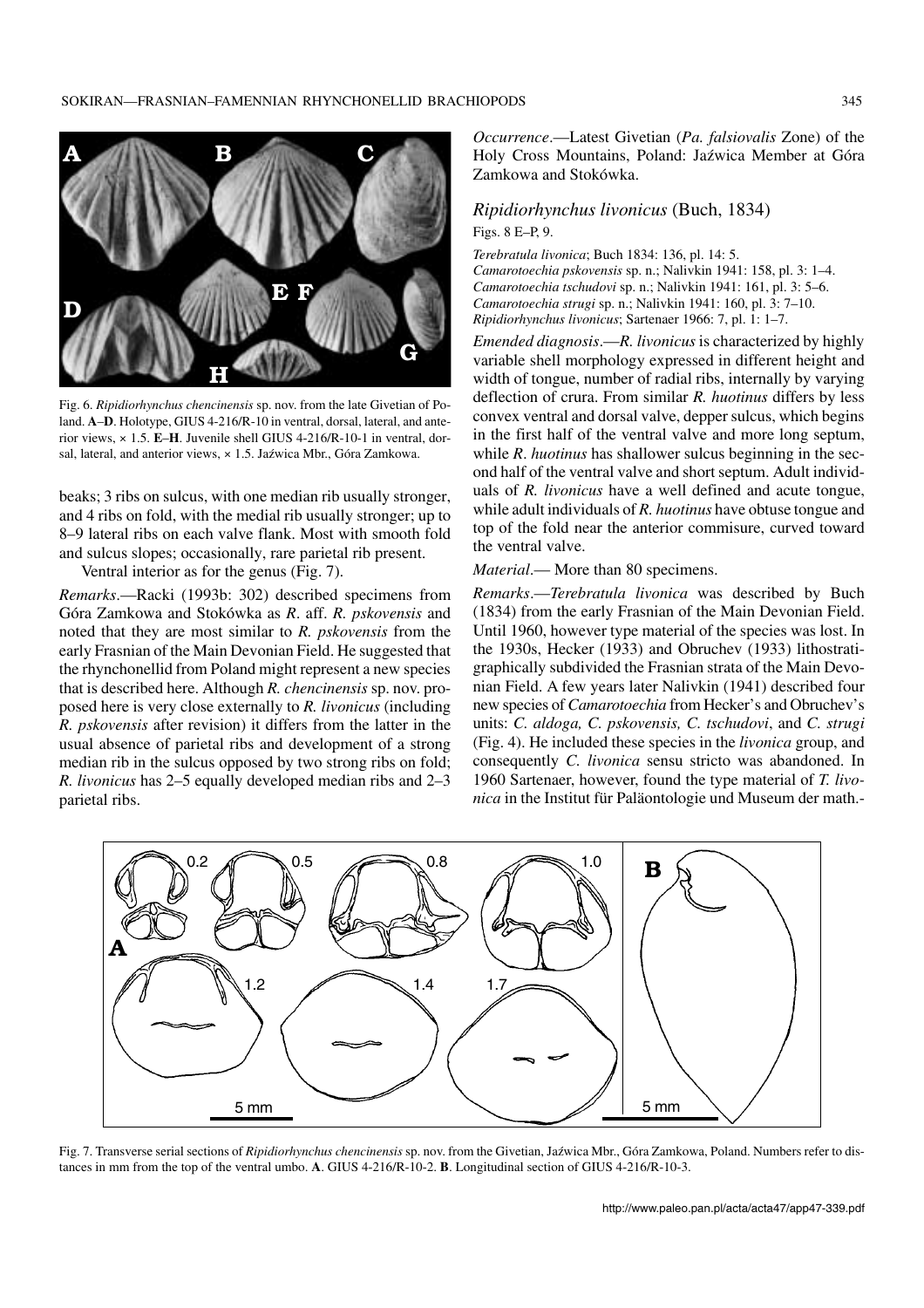

Fig. 8. Early Frasnian (*Pa. transitans Zone) Ripidiorhynchus* from Main Devonian Field, northwestwern Russia. **A**–**D**. *Ripidiorhynchus aldogus* (Nalivkin, 1941), CNIGR 40/6993, ventral, dorsal, anterior, and lateral views. Pskov beds, Sjas River, Konopljankina village. **E**–**P**. *Ripidiorhynchus livonicus* (Buch, 1834). **E**–**H**. CNIGR 45/6993, ventral, dorsal, anterior, and lateral views. Chudovo beds, Velikaya River, Vybuty rapids.**I**–**L**. CNIGR 47/6993, ventral, dor− sal, anterior, and lateral views. Chudovo beds, Kerest River, Luki village. **M**–**P**. CNIGR 37/6993, in ventral, dorsal, anterior, and lateral views. Pskov beds, Velikaya River. All × 1.5

naturwissenschaftlichen Fakultät der Humboldt Universität in Berlin (see Sartenaer 1966, 1997) and erected the genus *Ripidiorhynchus*, with *Terebratula livonica* as type species. In addition, he included all of Nalivkin's *Camarotoechia* species from the Main Devonian Field in *Ripidiorhynchus* (Sartenaer, 1966). Furthermore, he assumed that *Ripidio− rhynchus pskovensis* was a junior synonim of *R. livonicus*, because they share a high tongue, high and acute median costae strongly indenting the upper part of the tongue, and similar numbers of costae (Sartenaer 1997). Indeed, the lectotype of *Ripidiorhynchus livonicus* (see Sartenaer 1966: pl. 1: 1a–e) is very similar to *R. pskovensis.*

*Ripidiorhynchus* from the Main Devonian Field shows highly variable features, such as the number of ribs, height and width of tongue, features considered by Nalivkin as di− agnostic for his species. For *R. pskovensis*, Nalivkin (1941) noted that this species had 16–22 ribs on the surface of shell. However, the illustrated paratype of *R. pskovensis* (Nalivkin 1941: pl. 3: 1a–d) bears about 40 ribs. The num− ber of ribs on the tongue of *R. pskovensis* is 2–3, as many as in *R. strugi*, illustrated by Nalivkin (1941: pl. 3: 7–10). The representatives of *Ripidiorhynchus* are especially nu− merous in the upper part of the Chudovo Beds and lower part of the Dubnik Beds in the Izborsk region, but identifi− cation of Nalivkin's species is here practically impossible due to the highly variable morphotypes in sampled popula− tions, expressed in the shape of the tongue and the charac− ter of shell ribbing. Biometric investigation of more than 60 complete specimens of *Ripidiorhynchus* from the lower part of Dubnik Beds of Izborsk locality showed that they have 16 to 45 ribs per 5 mm from the beak, a tongue height

from 5.9 to 14.1 mm, and the number of ribs on the tongue varies from 2 to 5. In fact, the specimens could be inter− preted as a co−occurence of *R. strugi*, *R. pskovensis* and *R. tschudovi*.

Sartenaer (1997) noted that the type material of *R. livo− nicus* originated from four different localities: Gauena on the Gauja River (Central Latvia), Izborsk, Pskov and Chudovo districts (NW Russia). Specimens from these localities are from different levels within the Sargaevo regional stage (i.e., from the Pskov Beds to the Dubnik Beds). The type material of *Ripidiorhynchus livonicus,* illustrated by Sartenaer (1966: pl. 1), is also derived from different stratigraphic levels. Thus, it is here considered that *R. pskovensis*, *R. tschudovi* and *R. strugi* are synonyms of the long−ranging form *R. livonicus* (see Fig. 4).

The oldest representatives of *Ripidiorhynchus* are known from the Main Devonian Field of the upper part of the Snetogorsk Beds (Sorokin 1978) and are assigned to *R. aldogus* (Nalivkin, 1941). *Ripidiorhynchus aldogus* differs from *R. livonicus* by its more convex shell, obtuse shell mar− gin, low tongue and weakly developed fold. The various spe− cies of "*Camarotoechia*" described by Nalivkin (1941) are reillustrated here in Fig. 8.

*Occurrence*.—Early Frasnian, *Pa. transitans* Zone, Sargaevo Horizon, northwestern Russia, Latvia, and Lithuania.

### *Ripidiorhynchus huotinus* (Verneuil, 1845)

Figs. 10A–I, 11, 12.

*Terebratula huotina*; Verneuil 1845: 81, pl. 10: 4. *Rhynchonella livonica*; Venyukov 1886: 534, pl. 5: 2, 3, 7.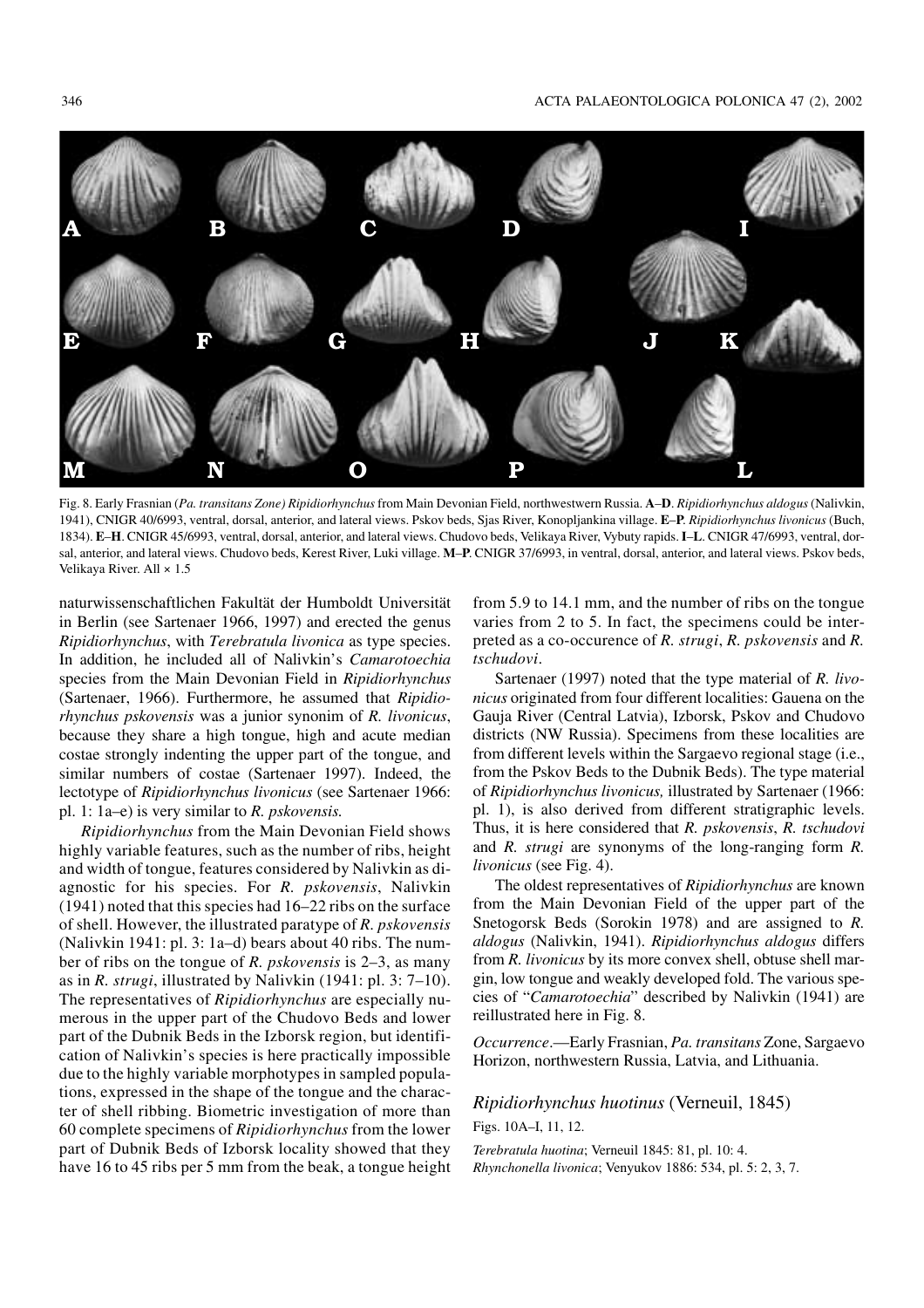

Fig. 9. Transverse serial sections of *Ripidiorhynchus livonicus* (Buch, 1834) from the early Frasnian of the Main Devonian Field, northwestern Russia. Numbers refer to distances in mm from the top of the ventral umbo. **A**. CNIGR 1/13076. **B**. Longitudinal section. CNIGR 2/13076, Chudovo beds, Vybuty rapids, Velikaya River, Pskov region. **C**. CNIGR 3/13076, Dubnik beds, quarry near town Stary Izborsk, Pechory district.

*Camarotoechia huotina*; Nalivkin 1934: 22, pl. 2: 4–6. *Camarotoechia zadonica* n. sp.; Nalivkin 1934: 23, pl. 3: 1–8. *Camarotoechia zadonica*; Sarycheva and Sokolskaya 1952: 163, pl. 46: 246.

*Camarotoechia huotina*; Ljashenko 1959: 205, pl. 76: 1, 2. *Camarotoechia zadonica*; Ljashenko 1959: 205, pl. 76: 3–5. *Emended diagnosis*.—Internally *R. huotinus* have short sep− tum and lenticular crura, which are strongly curved ventrally. Closely related *R. griasicus* differs mainly by smaller sizes, shallow and wide sulcus, combined with the greatest width of shell situated nears the anterior margin.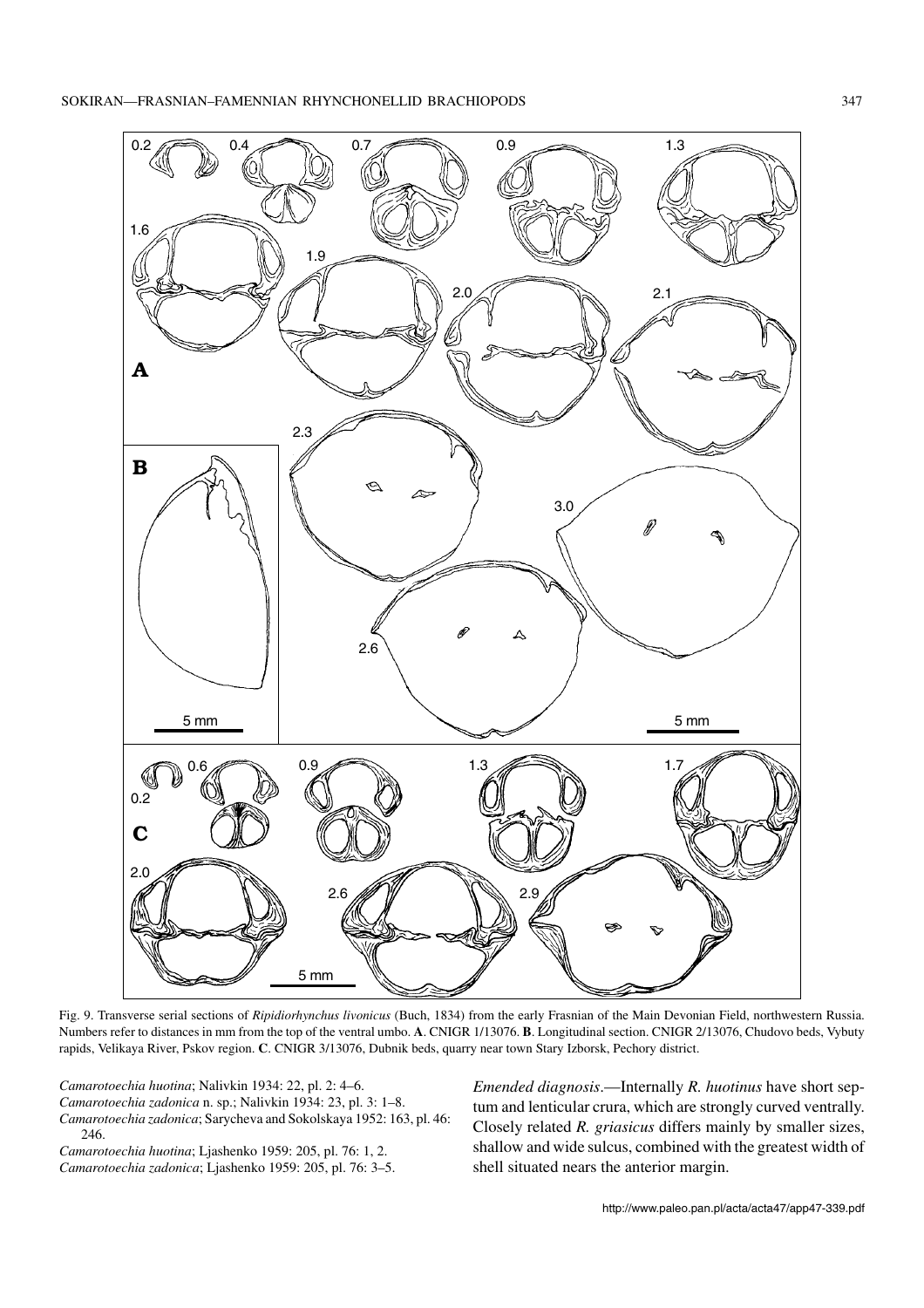

Fig. 10. **A**–**I**. *Ripidiorhynchus huotinus*(Verneuil, 1845). **A**–**D**. CNIGR 763/4572 from the early Famennian, Zadonsk Horizon, central regions of Russia, in ventral, dorsal, anterior, and lateral views. Sosna River basin. **E**–**I**.CNIGR 4/13076, ventral, dorsal, lateral, posterior, and anterior views. Kamenka village. **J**–**Q**. *Ripidiorhynchus griasicus*(Nalivkin, 1934), from early Famennian, Elets Horizon, Sosna River basin. **J**–**M**. Neotype. CNIGR 266/4572, ventral, dor− sal, anterior, and lateral views. **N**–**Q**. CNIGR1046/4572, ventral, lateral, dorsal, and anterior views. **R**–**U**. *Ripidiorhynchus cernosemicus* (Nalivkin, 1934) CNIGR 862/4572, ventral, dorsal, anterior, and lateral views. Early Famennian, Zadonsk Horizon, Sosna River basin. All × 1.5.

*Material*.— More than 50 specimens.

*Remarks*.— Sartenaer (1966) included in the genus *Ripidio− rhynchus* five early Famennian species from central regions: *Terebratula huotina* Verneuil, 1845, *Camarotoechia cerno− semica* Nalivkin, 1934, *C. zadonica* Nalivkin, 1934, *C. bro− dica* Nalivkin, 1934, and *C. griasica* Nalivkin, 1934. Ori− ginally, *Terebratula huotina* was described by Verneuil (1845) from Zadonsk region of the central Russia, i.e. from the Zadonsk Horizon. Verneuil (1845) noted that this species occurs in the Orel district and in the Chudovo district to the northwest. Thus, he apparently combined the early Famen− nian (*Pa. crepida* Zone) *R. huotinus* with the early Frasnian *R. livonicus.* Nalivkin (1934) described *Camarotoechia zadonica* from the Zadonsk Horizon of the Elets and Russkii Brod districts. According to Nalivkin (1934), the main differ− ence between this species and *C. huotina*, concerns a nar− rower fold, higher triangular tongue and more numerous ribs in *C. zadonica*. He also noted that *C. zadonica* has 12–15 ribs on each side of the shell, 2–4 in sulcus, and 2–3 parietal ribs. On the other hand *C. huotina* shows 15–18 ribs on each flank of the valve, 2–4 in sulcus, and 2–3 parietal ribs. Nalivkin (1934: 22–23) wrote that *C. huotina* is a variety of *C. zado− nica*, because they are similar and occur together, but the lat− ter species has a wider distribution. The development of dor− sal fold curvature near the anterior margin, as the diagnostic feature of *huotina*, depends on the age of the shell (Fig. 11). Thus, *Ripidiorhynchus zadonicus* should be regarded as a ju− nior synonym of *Ripidiorhynchus huotinus*.

Nalivkin (1934) described *C. cernosemica* (Fig. 10Q–T) from the Zadonsk Horizon. This species co−occurs with *C. zadonica* and *C. huotina*, and, according to Nalivkin, is distinguished by its flat umbonal region of the dorsal valve, wide beak and transversally elliptical shell outline.

*Occurrence*.—Early Famennian, *Pa. crepida* Zone, Zadonsk Horizon, central Russia.

### *Ripidiorhynchus griasicus* (Nalivkin, 1934) Figs. 10J–Q, 13.

*Rhynchonella livonica*; Venjukov 1886: pl. 5: 6. *Camarotoechia griasica*; Nalivkin 1934: 23, pl. 3: 1–6. *Camarotoechia brodica*; Nalivkin 1934: 24, pl. 3: 9–14. *Camarotoechia griasica*; Nalivkin 1947: 37, pl. 19: 8. *Camarotoechia brodica*; Ljashenko 1959: 212, pl. 81: 4, 5.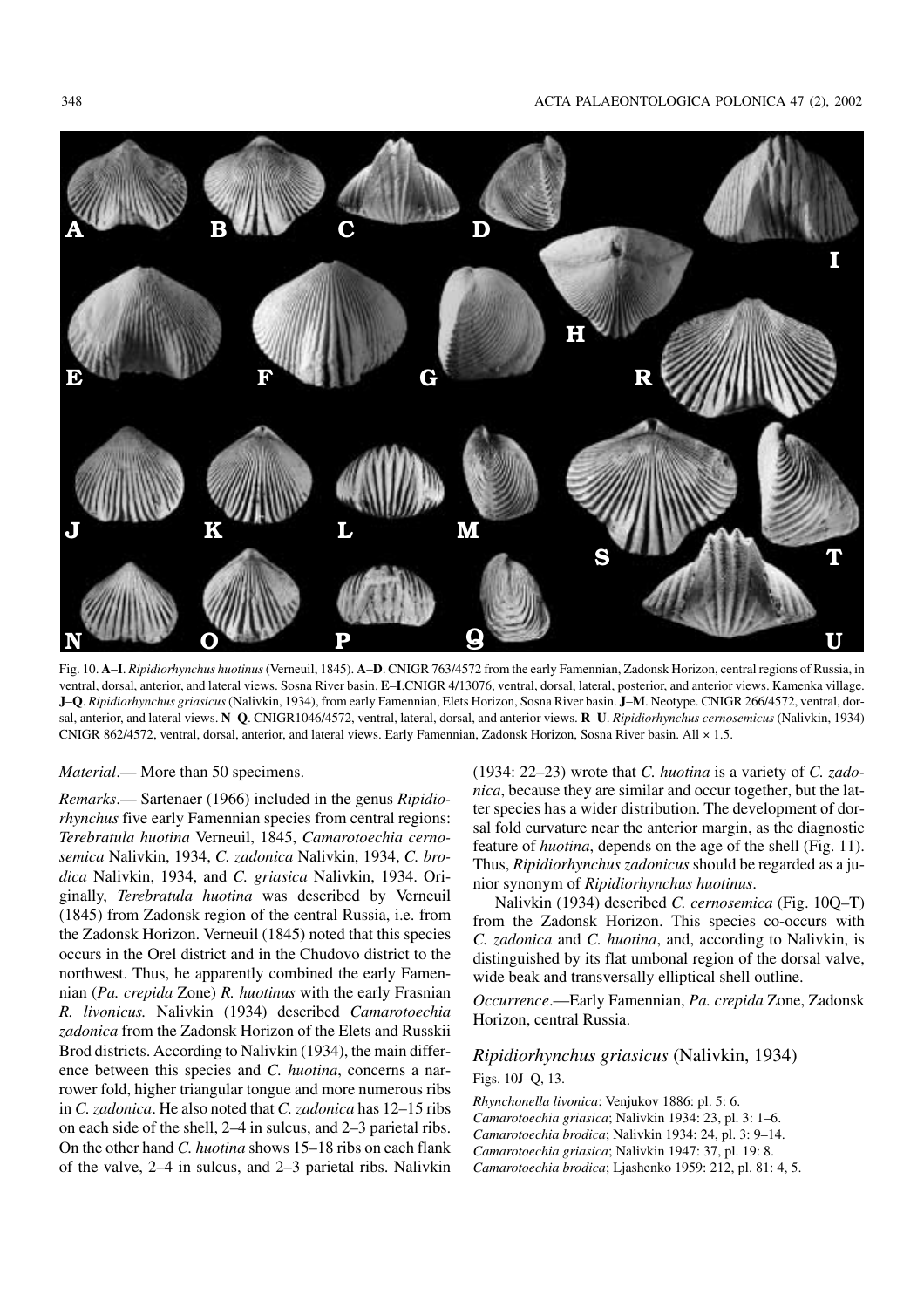

Fig. 11. Growth changes of shell of the *Ripidiorhynchus huotinus*(Verneuil, 1845) from the early Famennian, Zadonsk Horizon, Kamenka village, showing different fold deflection of the dorsal valve. **A**. CNIGR 5/13076. **B**. CNIGR 6/13076. **C**. CNIGR 4/13076.

#### *Camarotoechia griasica*; Ljashenko 1959: 212, pl. 81: 6, 7.

*Neotype*.—Complete shell from the Nalivkin collection (1934), CNIGR 266/4572, Fig. 10I–L.

*Emended diagnosis*.—Small Ripidiorhynchinae externally closely related to *Hunanotoechia tieni* described by Ma (1993) from the late Frasnian of the central Hunan, but latter have a broader septalium without connectivum.

#### *Material*.— Above 40 specimens.

*Remarks.—Camarotoechia griasica* was described by Nalivkin (1934) from the Elets Horizon of the central regions of the Russia (Griasi, Lipetsk, Elets, and Russkii Brod dis− tricts). Nalivkin (1934) also described *C. brodica*, as that rare form co−occurs with the former species in the Elets Horizon of Russkii Brod district. According to Nalivkin (1934: 24) the diagnostic characters of *C. brodica* are its flattened lateral flanks and a more convex dorsal valve. He noted that *C. griasica* has 8–12 lateral ribs, 4–5 ribs in sulcus, and 1–2 pa− rietal ribs, whilst *C. brodica* bears 8–12 lateral ribs, 4 ribs in the sulcus and 1–2 parietal ribs. However, the greater con− vexity of the dorsal valve of *C. brodica* (see Nalivkin 1934: pl. 4: 11I–L) is a variable feature. External and internal shell morphology of these co−occuring species is very similar; consequently, *C. brodica* is considered here as a junior syn− onym of *C. griasica*.

Nalivkin originally has not chosen holotypes for *C. gria− sica* and *C. brodica,* therefore, a neotype of *Ripidiorhynchus griasicus* is selected here.

*Occurrence*.—Early Famennian, *Pa. crepida–Pa. rhombo− idea* zones, Elets Horizon, central Russia.

Family Pugnacidae Rzhonsnitskaya, 1956 Genus *Globulirhynchia* Brice, 1981 *Globulirhynchia minima* sp. nov.

Figs. 14A–E, 15.

*Pugnax lummatoniensis* (Davidson, 1864); Sarycheva and Sokolskaya 1952: 167, pl. 47: 256.

*Pugnax lummatoniensis*; Ljashenko 1959: 197, pl. 70: 8, 9.

*Holotype*: Complete shell CNIGR 13/13076, illustrated in Fig. 14A–D.

*Type locality*: Zadonsk area, Don River basin, central Russia.

*Type horizon*: Evlanovo Horizon, Late *Pa. rhenana* Zone.

*Derivation of the name*: From small size of shell.

*Diagnosis*.—This small, smooth pugnacid is closely related to *Globulirhynchia lemesli* Brice, 1981, but differs from the latter by a smaller sizes and less convex shell. Internally *G. minima* has shorter dental plates whilst *G. lemesli* exhibits longer dental plates.

#### *Material*.—50 complete shells.

*Description*.—Shell small size, up to 8 mm long and 9 mm wide, usually wider than long; biconvex to dorsibiconvex; subpentagonal in outline; cardinal margin short and slightly curved; lateral and anterior margins rounded; anterior com− missure uniplicate.

Ventral valve with well−defined and convex umbo; beak small, slightly incurved; mesothyrid foramen with open delthyrium; wide sulcus starting in anterior half of the valve; tongue high and trapezoidal.

Dorsal valve sometimes slightly more convex than ven− tral valve; low fold starting in anterior part of valve. Umbonal part smooth; low, rounded and infrequent ribs begin near to the anterior margin of shell; two low ribs are on flanks; 2–3 on fold and 1–2 on sulcus. Shell surface smooth, with con− centric growth lines rarely preserved.

Ventral interior with short dental plates that are divergent in apical part, and parallel anteriorly. Crural bases directed dorso−laterally.

*Remarks*.—The *G. minima* was previously (Sarycheva and Sokolskaya 1952; Ljashenko 1959) described as *Pugnax lummatoniensis* (Davidson 1864). The investigation of re− cently collected material showed that this form is indeed re− lated to *Globulirhynchia lemesli* from the early Frasnian of Ferques (Biozone 2 in Brice et al. 1976, *Po. asymmetricus* Zone: see Brice 1981). It is possible, that "*Pugnax*" *limula* Ljashenko, 1959 and "*Pugnax*" *elevatus* Ljashenko, 1959, from the Rechitsa Horizon (Late *Pa. hassi–Pa. jamiae* cono− dont zones) of the central Russia could be referred to *Glo− bulirhynchia* after their restudy.

*Occurrence*.—Late Frasnian, Evlanovo Horizon, Late *Pa. rhenana* Zone, central Russia.

### Genus *Paromoeopygma* Sartenaer, 1968 *Paromoeopygma koscharica* (Nalivkin, 1934) Figs. 14F–M, 16.

*Pugnax koscharica* n. sp.; Nalivkin 1934: 24, pl. 2: 1–3. *Pugnax koscharica* Nalivkin; Ljashenko 1959: 205, pl. 75: 7. *Paromoeopygma koscharica* Nalivkin; Pushkin 1986: 73–74, pl. 1: 6.

*Emended diagnosis*.—*P. koscharica* differs from type spe− cies of genus *P. bellicastellana* Sartenaer, 1968, mainly by its parallel or slightly divergent dental plates and laterally di− rected crura, while *P. bellicastellana* is characterized by di− vergent dental plates and dorso−laterally directed crus.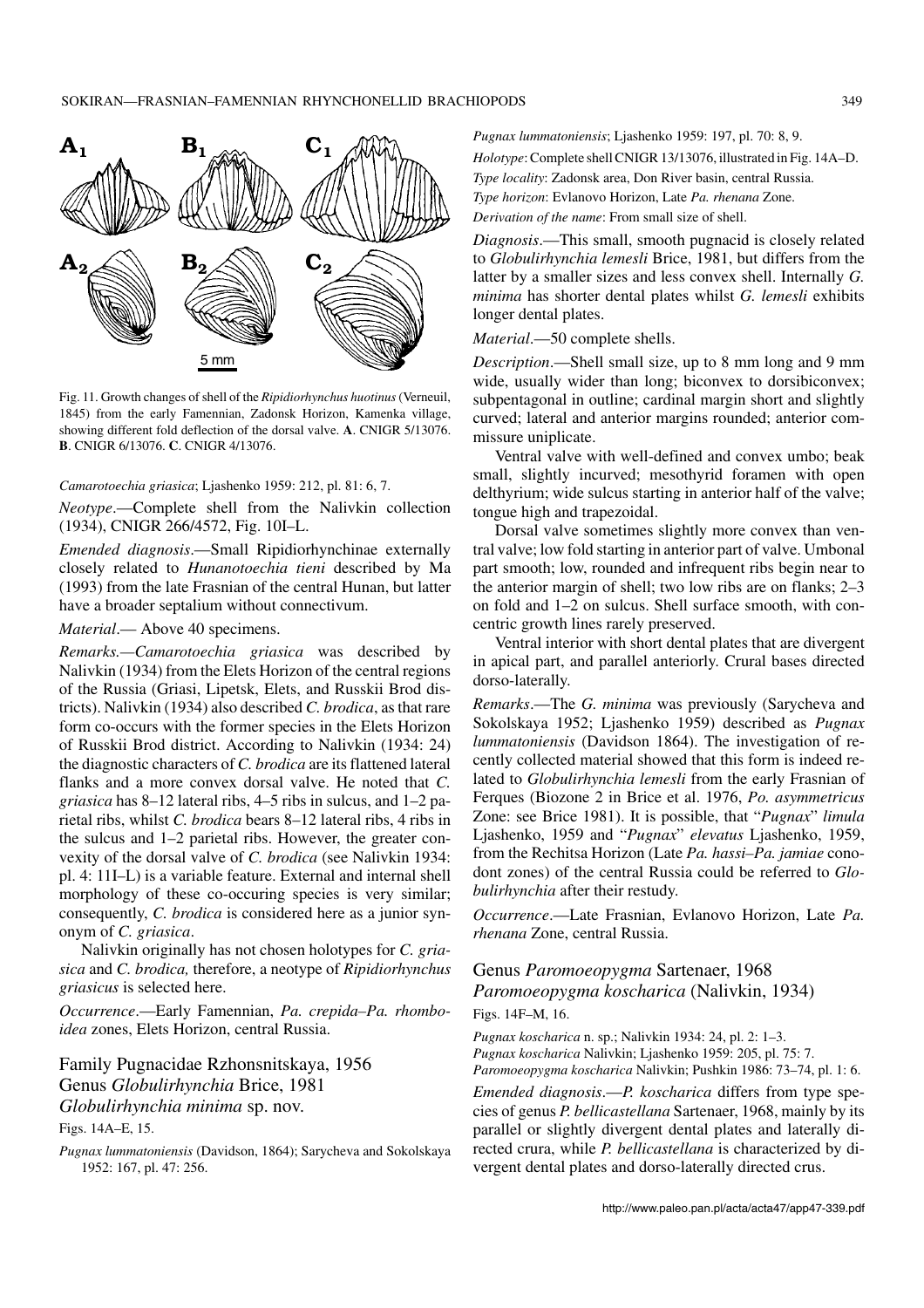

Fig. 12. **A**. Transverse serial section of *Ripidiorhynchus huotinus* (Verneuil, 1845). Numbers refer to distances in mm from the top of the ventral umbo, CNIGR 7/13076. **B**. Longitudinal section. CNIGR 8/13076. **C**. Reconstruction of the crural plates, CNIGR 9/13076. Early Frasnian, Zadonsk Horizon, Kamenka village, Elets region. **D**. CNIGR 10/13076 Zadonsk Horizon, Zadonsk region.

*Neotype*.—Complete shell from the Nalivkin collection CNIGR 1085/4572, Fig. 14F–I.

*Material*.—Five well preserved shells (including three speci− mens from Nalivkin's collection).

*Description*.—Shell medium−sized, dorsibiconvex, subelliptic to suboval in outline; short curved hinge line, lateral and ante− rior margins rounded; anterior commissure uniplicate.

Ventral valve moderately convex, beak small, slightly incurved, wide and shallow sulcus starts at anterior part of the valve, tongue high and rounded. Dorsal valve deeper than ventral valve; weakly defined fold begins at anterior part of the valve.

Shell smooth with exception of coarse, rounded ribs de− veloped near the anterior margin only. Microornamentation of radial striae (8 per 1mm); growth lines rarely preserved. Internally with nearly parallel dental plates; median septum absent. Crural bases directed laterally.

*Remarks*.—Originally this species was referred by Nalivkin (1934) to *Pugnax,* but he noted, that fine radial striae on the surface of the shell of *P. koscharica* distinguish it from other species of *Pugnax.* Furthermore he noted, that presence of striae is a very important feature and possibly this species should be assigned to a new genus (Nalivkin 1934; Pushkin 1986). On the base of microornamentation Pushkin (1986)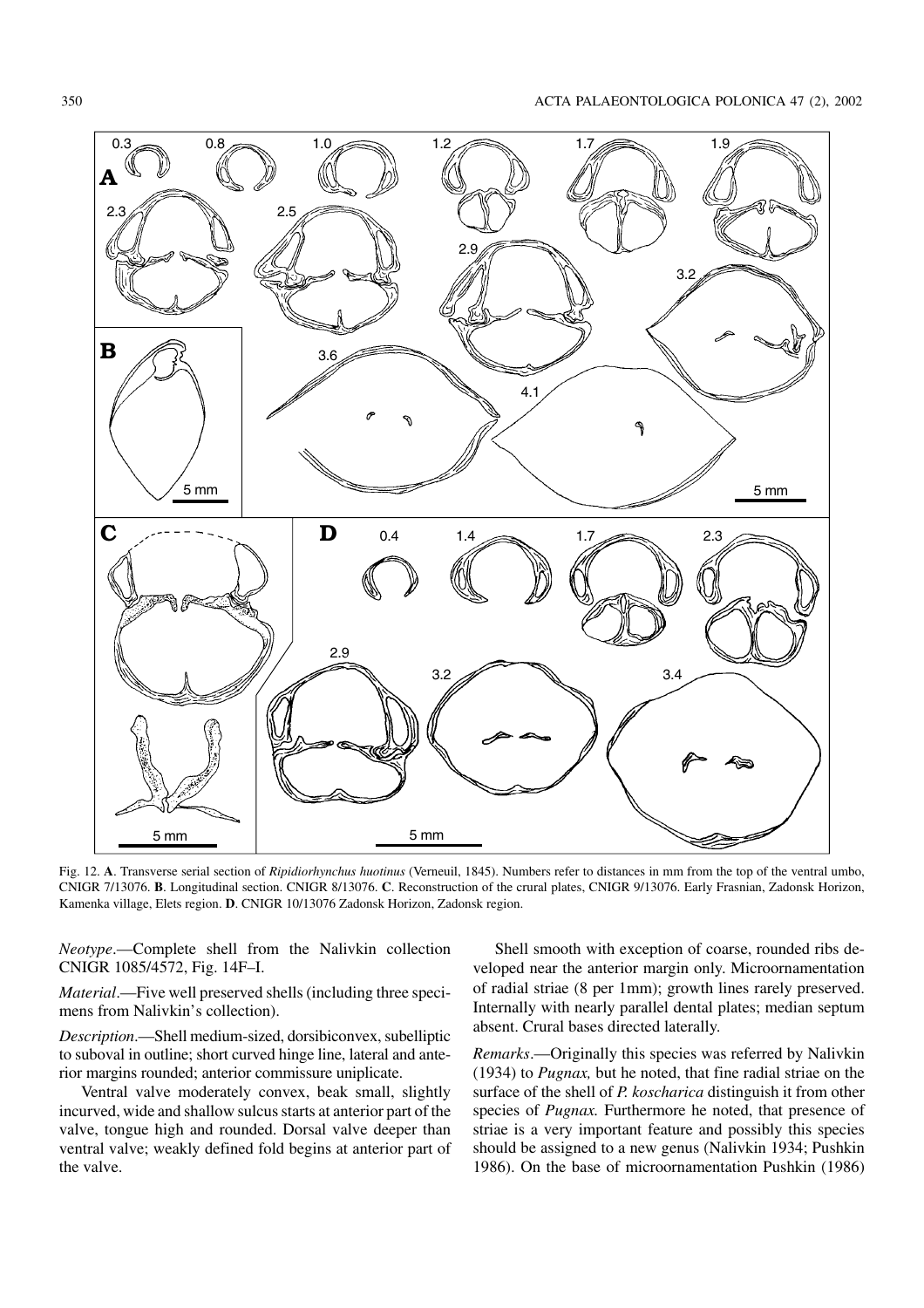

Fig. 13. Transverse serial sections of *Ripidiorhynchus griasicus* (Nalivkin, 1934) from the early Famennian, Elets Horizon. Numbers refer to distances in mm from the top of the ventral umbo. **A**. CNIGR 11/13076. Argamach quarry, Elets region, **B**. CNIGR 12/13076. Lavy quarry, Elets region.

transferred *Pugnax koscharica* to *Paromoeopygma*. Further− more, he assigned to this genus some early Famennian spe− cies from Byelorussia: *P. janischevskii*, *P. sergei*. It should be noted, that *P. komarovichensis,* which he included in *Paromoeopygma* (see Pushkin 1986: 73), is the type species of his genus *Striatorhynchus* (see Pushkin 1986: 91); it fol−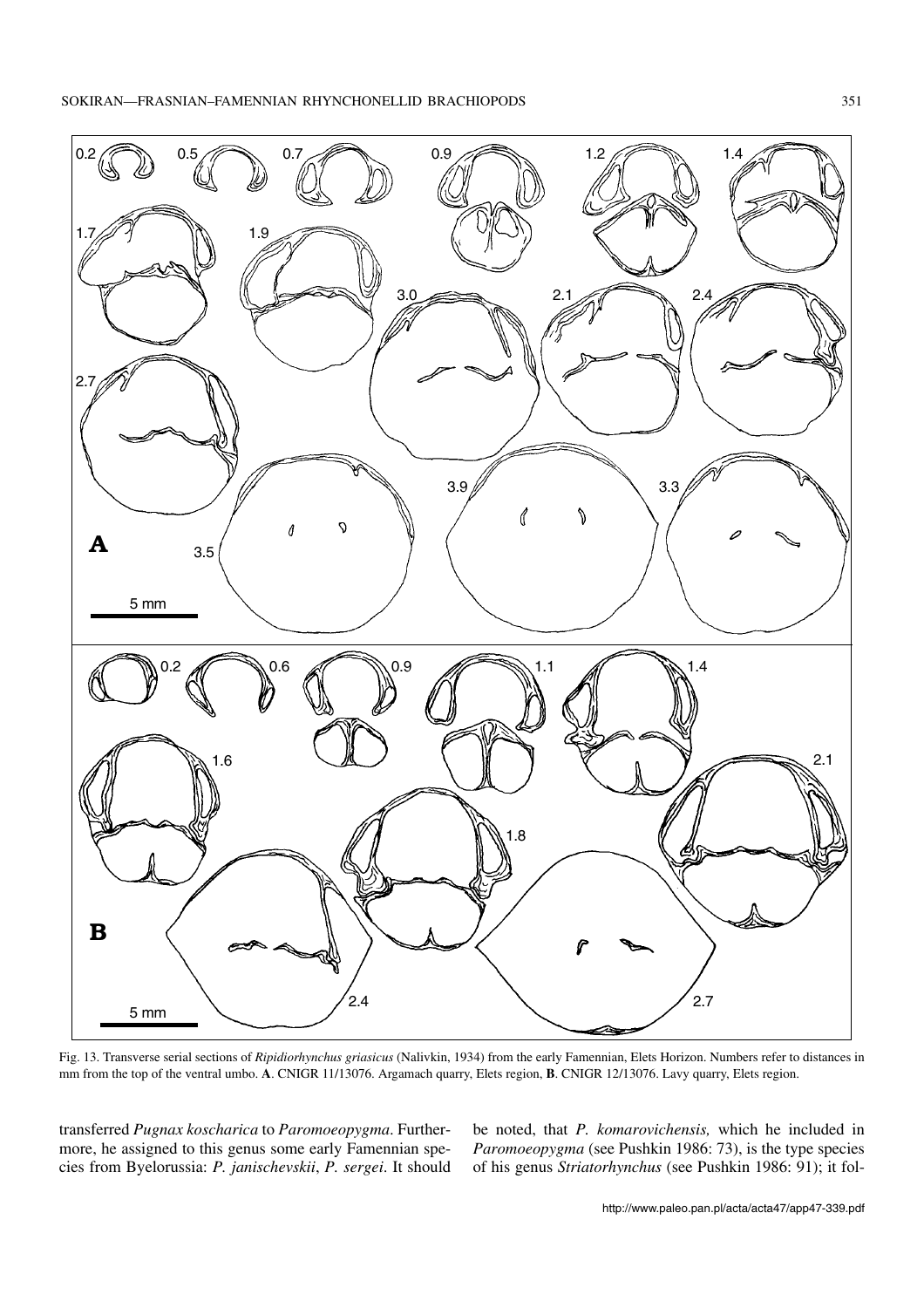

Fig. 14. **A**–**E**. *Globulirhynchia minima* sp. nov. from late Frasnian, Evlanovo Horizon, Chlevnoe village, Don River Basin. **A**–**D**. Holotype, CNIGR 13/13076, ventral, dorsal, lateral, and anterior views, × 5. **E**. CNIGR 14/13076, × 2. **F**–**M**. *Paromoeopygma koscharica* (Nalivkin, 1934) from early Famennian, Zadonsk Horizon, Koschary village, Zadonsk region. **F**–**I**. Neotype, CNIGR 1085/4572 ventral, dorsal, anterior, and lateral views, × 1.5. **J**–**M**. CNIGR 1083/4572, × 1.5.

lows that probably his attribution to *Paromoeopygma* was a mistake. All these species are characterized externally by presence of fine striae, internally by parallel dental plates and absence of dorsal septum, except *Striatorhynchus komaro− vichensis* that has a dorsal septum. Although these species have similar internal and external morphology to *Paromoeo− pygma*, they differ from *P. koscharicus* generally by their shorter dental plates.

*Occurrence*.—Early Famennian, *Pa. crepida–Pa. rhomboidea* zones, Elets Horizon, central Russia; Byelorussia.

## Discussion

It is remarkable, that only representatives of Trigonirhyn− chiidae and Pugnacidae crossed the Frasnian–Famennian boundary, in the central regions of the East European Plat− form. These families had a world−wide distribution in shal− low shelf environments during early Frasnian–early Famen−

nian interval. When comparing development of the rhyncho− nellid groups from the East European shelf, pugnacids were present continuously during the whole Late Devonian, whilst trigonirynchiids occurred sporadically. The pugnacids ap− peared during the Early Devonian, and became most diverse in the Famennian (12 genera, see Savage 1996). On the northwestern and central region of the platform this is a low diversity brachiopod group during the mid−Frasnian to early Famennian interval (Fig. 2), but in contrast to Trigonirhyn− chiidae the pugnacids occur also in late Frasnian ("*Pugnax*", *Globulirhynchia*). During early Famennian, pugnacids were represented by genus *Paromoeopygma*, which participated in the medium diversity rhynchonellid–cyrtospiriferid brachio− pod assemblages.

The first Trigonirhynchiidae are known from middle Ordo− vician, but they were most diverse during Early–Middle Devo− nian. According to Savage (1996), 26 genera were present in this interval. During Late Devonian, however, they were taxo− nomically impoverished (15 genera by Savage 1996), and dur− ing Early Carboniferous they totally disappeared.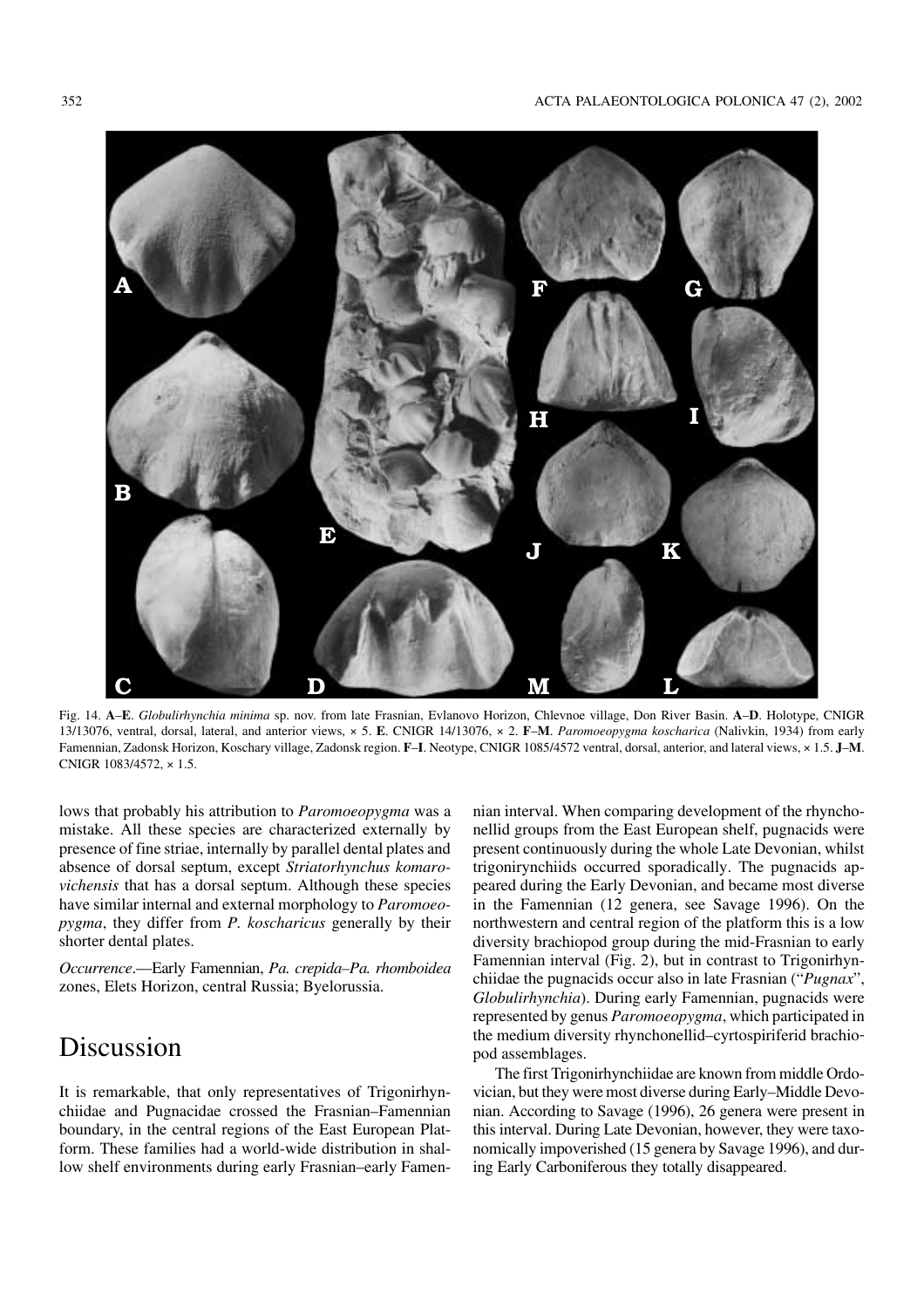

Fig. 15. Transverse serial sections of *Globulirhynchia minima* sp. nov. from the early Famennian, Evlanovo Horizon, Don River basin, Zadonsk region, central Russia.Numbers refer to distances in mm from the top of the ventral umbo. **A**. CNIGR 15/13076. **B**. CNIGR 16/13076. **C**. CNIGR 17/13076.



Fig. 16. Transverse serial sections of *Paromoeopygma koscharica* (Naliv− kin, 1934) from the early Famennian, Zadonsk Horizon, Don River Basin, Zadonsk region. Numbers refer to distances in mm from the top of the ven− tral umbo, CNIGR 18/13076.

The Trigonirhynchiidae from the northwestern region of the EEP include only *Ripidiorhynchus,* while Late Devonian Trigonirhynchidae from the central Russia include five genera: *Cupularostrum*, *Ripidiorhynchus*, *Sinotectirostrum*, *Macropotamorhynchus* and *Centrorhynchus* (Rodionova et al. 1995). The early Frasnian genus *Comiotoechia* was re−

moved from Trigonirhynchiidae by Savage (1996) and as− signed to Ladogiidae.

*Ripidiorhynchus* was a common component of the shallow marine benthic communities of Laurussia and Gondwana dur− ing the Frasnian and early Famennian times. Sartenaer (1985) discussed the stratigraphic significance of this genus. This au− thor noted that the presence of an early representative of the ge− nus in the late Givetian of Poland (Racki 1993b) cannot be re− jected. Therefore, initial expansion of *Ripidiorhynchus*to north− western region of platform and to the Ardenne shelf possibly began from the Polish region during the early Frasnian trans− gression. It is noteworthy, that *Ripidiorhynchus* was one of the first brachiopods, which appeared in platform habitats during the Frasnian. *Ripidiorhynchus* is not known from the late Fras− nian of the East European Platform, but it reappeared unexpect− edly in mass occurrences in early Famennian of the central re− gion, Volga−Ural and possibly South Timan (Yudina 1999), where it occurs in high density assemblages with cyrtospiri− ferids. Representatives of *Ripidiorhynchus* are common pioneer species that rapidly recolonized vacated ecospace after the F–F extinction event. In addition, Lazarus effect can be considered for *Ripidiorhynchus* from East European Platform, because the genus reappeared suddenly during and after the flood of ecolog− ical generalists in the early Famennian (see Harris et al. 1996).

## Acknowledgements

I am grateful to Dr. Maria A. Rzhonsnitskaya (All−Russian Geological Institute, VSEGEI, St. Petersburg) for critical comments on an early ver− sion of the manuscript. I am deeply indebted to Prof. Grzegorz Racki (Uniwersytet Śląski, Sosnowiec) for useful comments and for making available the collection of Givetian rhynchonellids from Poland. I would like to thank Prof. Paul Copper (Laurentian University, Sudbury) for con− structive comments and improvement of English of the manuscript. I am thankful to Prof. Denise Brice (Université Catholique, Lille) who kindly supplied the three specimens and five casts of type material of *Globulirhynchia lemesli*. This paper also benefited from reviews by Prof. Norman M. Savage (University of Oregon, Eugene, Oregon) and Dr. Jed Day (Illinois State University, Illinois). Warmest thanks are due to Dr. Nina M. Kadlets and Tatiana V. Vinogradova (Tschernyshev Cen− tral Museum, St. Petersburg) for making available palaeontological col− lections from the Museum. The photographs have been prepared by Peter V. Stepanov, Boris S. Pogrebov (All−Russian Geological Institute, VSEGEI), and Mrs Grażyna Dziewińska (Institue of Palaeobiology, Warsaw). This study was supported by the Commitee of Scientific Re− search in Poland (grant PO4D 13 to G. Racki).

## References

- Alekseev, A.S, Kononova, L.I., and Nikishin, A.M. 1996. The Devonian and Carboniferous of the Moscow Syneclise (Russian Platform): stratigra− phy and sea−level changes. *Tectonophysics* 268: 149–168.
- Aristov, V.A. 1988. *Devonskie konodonty Central'nogo Devonskogo Polâ*. 120 pp. Nauka, Moskva.
- Bekker, H. 1924. The Devonian rocks of the Irboska district (S.E. Estonia) with the description of a new cemented brachiopod. *Archiv Naturkunde Estlands, I Ser.*, Bd. 10, T. 1: 1–55.